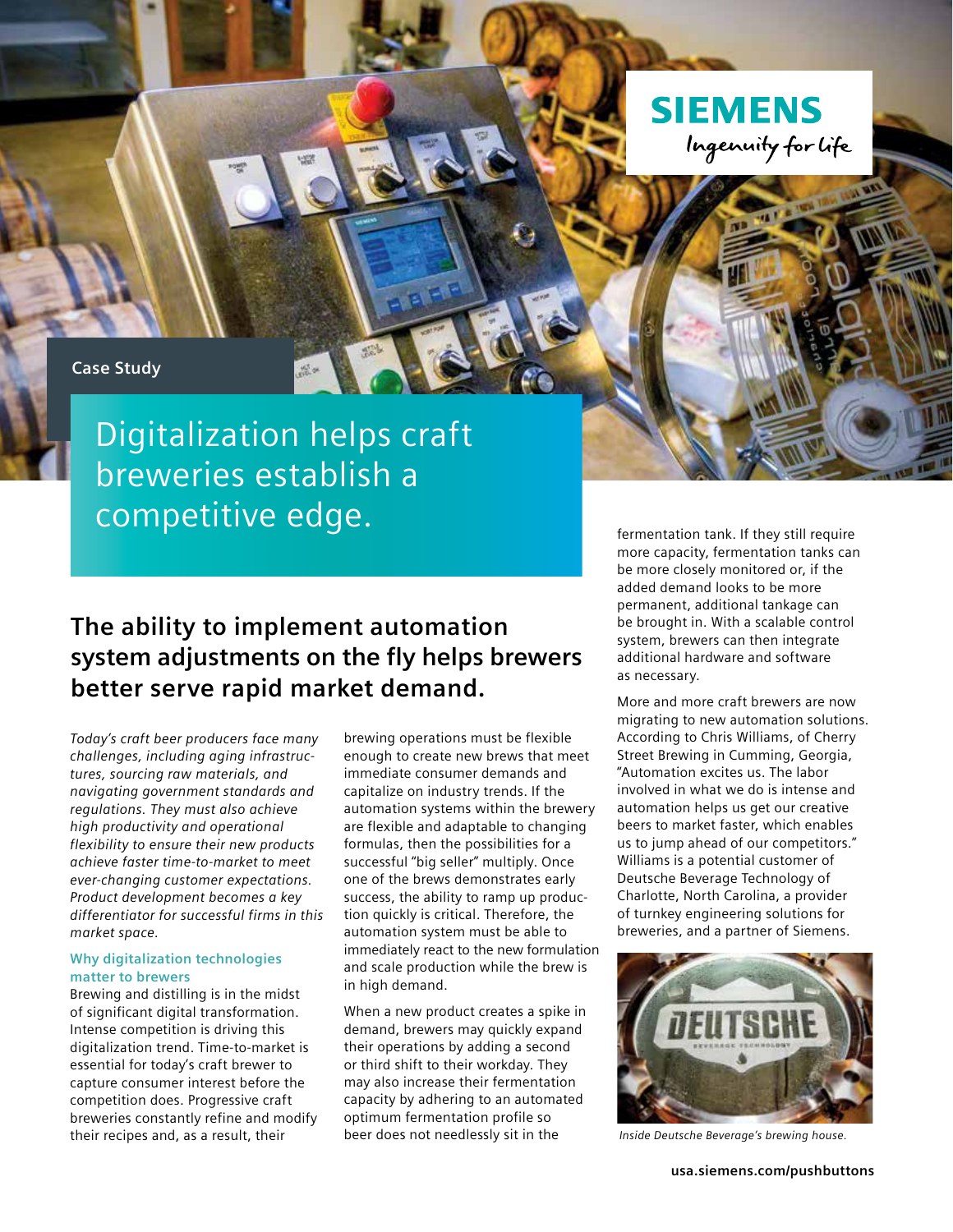Brewers are also discovering a better way to produce a more consistent-tasting beer through modern control technology. "When we look at automation solutions we are hoping for more consistency -- and more beer," said Mike Cuddy, owner and operator of Ghostface Brewing in Mooresville, North Carolina, another Deutsche Beverage Technology customer. "We want to make sure everything comes out the same each time. The automation is great. Instead of sticking to one task at a time, we can perform multiple tasks at the same time, enabling more creativity and productivity."

Cameron Cane, president of Deutsche Beverage Technology finds himself on the front line of helping large and small breweries to succeed in streamlining and modernizing their industrial brewing operations. "Digital systems will help more microbreweries become more competitive," says Cane. "Many small brewers work in small shops with a limited amount of manpower, they need digital technology to help spur growth."



*Siemens 22-inch HMI comfort panel.*

Brewers agree that digitalization is key to scalable growth and embracing partnerships that can guide them along the journey of transformation is critical. "As a small brewer, we are always looking for the next level of data analysis to produce more consistent and highquality beer. Our relationship with Deutsche and Siemens is empowering as we grow our business, because we can already see how to digitally transform our brew house for the future and we know we have the right partnership in place to make that a reality," said Pat Raines, Co-Founder, Gate City Brewing Co., Roswell, GA.

## **How Deutsche Beverage Technology built a brewing advantage**

Deutsche Beverage Technology serves the growing craft beer market by providing brewers with digital systems, remote access, smart controls, and integrated process system communications technologies.

Once the craft brewery industry began to flourish, Cane recognized a need within his own company to reevaluate the way he was servicing his growing volume of customers. To gain a competitive advantage, Cane decided to introduce a new suite of digital manufacturing process control technologies. He needed a technology partner with extensive expertise in food and beverage process control. The goal was to create an automated solution with greater flexibility that

enhanced connectivity for both the Deutsche Beverage programmers and for the brewery end customers who required multiple process control changes during operation.

"Although implementing an automated control solution can be technologically complex, we need to provide our customers with a scalable solution that is easy to use, robust, and that they don't really need to worry about," Cane said.

Digitalization allows breweries to select the system capabilities that address their specific needs without having to deploy all features up front. Brewers can manage facilities within current cost constraints while maintaining the scalability to expand in the future. This provides their operations with the power of automation that enables them to realize the benefits of digitalization in a way that makes sense for their operations. As their business evolves, changes and upgrades can be implemented without having to re-engineer or repurchase the control system. Such affordability, scalability and ease of use were the primary reasons why Deutsche Beverage selected Siemens as a technology partner.

As part of its partner search process, Deutsche Beverage analyzed product specifications and conducted blind tests to determine the look and feel of the various solutions. Siemens products came out a clear winner during these comparisons. The due diligence process was thorough and included everything from complete evaluation of the digital design and architecture, down to the quality of the equipment, for example, push buttons.

According to Deutsche Beverage electrical engineer Chris McAbee, the Siemens SIRIUS ACT push buttons and switches not only offered digital connectivity, but also stood out from the competitors because of their ergonomic look and feel, the ease of wiring, and the time saved during installation.



*Chris McAbee impressed by the easy installation and washdown capability.*

"We picked Siemens SIRIUS ACT buttons because, in the brewing industry, these buttons get splashed continuously and our customers needed a solution that was either water resistant or waterproof," said McAbee. "The SIRIUS ACT buttons we selected are waterproof – they can be completely drenched in the brewing process and there is no worry of shorting or damaging the circuitry."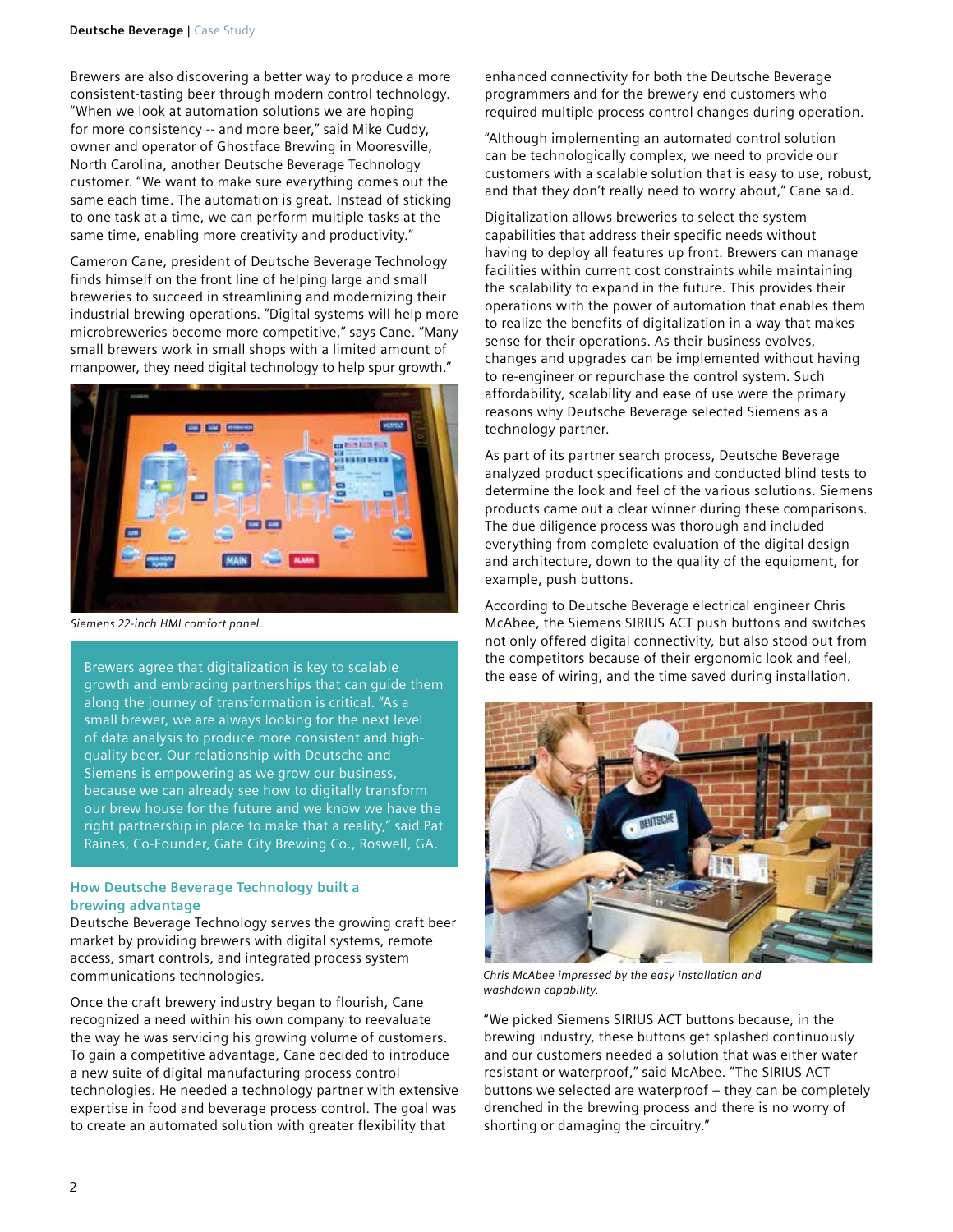To enhance the connectivity of their solutions, Deutsche Beverage chose Siemens PROFINET communications protocol. PROFINET allows the transfer of data over a common ethernet backbone – a critical capability that enables digitalization. This connectivity provides remote access to the brewers' automation equipment for the purpose of gathering diagnostic and maintenance information.

"We didn't have the capability of remote access before Siemens PROFINET solutions," McAbee said. "We'd set the sensor up at the customer site and, once we left, it would be costly for us to come back and change it. Or, we could walk the customer through how to fix the problem over the phone. But if they got stuck, we'd have to go back in and reprogram, which took up valuable engineering time."

Now, with PROFINET connectivity, the Deutsche Beverage staff can immediately support their customer-installed base. "If a brewer is experiencing an issue with a system, for example, the emergency valve gap crashes which causes a loss of motor power, and the system sends out an alarm. We get an email or text with a request to look at what happened. We integrate a lot of warnings to help the brewer avoid wasting money," said McAbee.

Remote access also helps reduce operational costs. In one instance, a customer was sure the problem they were experiencing was due to a drive. According to McAbee, "I was able to remotely log into the drive and it actually told me we had a motor issue."

In addition to PROFINET technology and remote access, Gate City Brewing also sees reliability advantages from the partnership of Siemens and Deutsche Beverage when it comes to operating their brewery. "As a smaller brewer launching a new system, one of the typical operational challenges is not having an electrical engineer on staff to tell me what the system is doing, what it is capable of doing, and what is wrong if something happens. That is precisely why our partnership with Siemens and Deutsche is so valuable. Not only is the product reliable and highest of quality, but we can rely on their support when an issue occurs. If something is going on, I can easily do the minimal trouble shooting and then reach out to Deutsche and Siemens to help me fix it," said Raines.

**Programmer productivity tools enhance flexibility** For the Deutsche Beverage team, digitalization helps streamline engineering and commissioning. On the engineering side, reduced wiring outlay means fewer sources of error during installation. In addition, there is no requirement to address individual push buttons and command points – there is one IP address for up to 21 devices. Memory modules are easily replaced without the need of programming knowledge. All of this helps to boost speed and agility for both the machine builder and the end user. The Siemens Totally Integrated Automation (TIA) Portal offers a user-friendly interface that makes configuring the solution simple and safe in the design phase and also

enables the facilitation of automatic generated system diagnostics after the push button and pilot device control solutions are installed at the breweries.

Debugging is also simpler. If an error occurs, the programmer can easily pinpoint a problem in the solution and identify what is wrong and why. The system components (i.e., the CPU, the HMI, and the drives, which are all part of Siemens TIA) seamlessly communicate with each other.

Programming capabilities are further enhanced through an ergonomic design of a Siemens KTP400 Human Machine Interface (HMI) and its global library support. Deutsche Beverage Technology also uses a Siemens S7-1200 FailSafe controller that manages standard and safety-related tasks – without requiring additional hardware. Advanced diagnostic data is continuously available via the HMI and on the web server. All error messages are displayed in plain text. The system offers comprehensive protection against unauthorized modifications to code or process values. The S7-1200F incorporates a future-proof design, protecting the end user's investment by deploying the same tools and instructions for safety functions. Prior to operation, TIA Portal and PLCSIM simulation functions help save time and achieve faster commissioning. The 1200F controller connects directly to a control center without requiring any programming. "If I have a program, or block of code or HMI screen or trace, that works really well in one job, it can be re-used in another application. I can send it to a global library to reuse on multiple projects," McAbee said. "The TIA Portal engineering software framework and tools are easy to learn and understand. When engineers come on board that are new to Siemens programming and solutions, they easily adapt to the new platform," he said.

**End users leverage tools to drive operational efficiency** Craft brewers are quite diverse in the way they manage their brewery operations. Some prefer complete manual control. Others enjoy the flexibility, power, and consistency that digitalization brings.



*Cameron Cane, Deutsche Beverage explains Siemens products within the Deutsche Beverage-built control cabinet.*